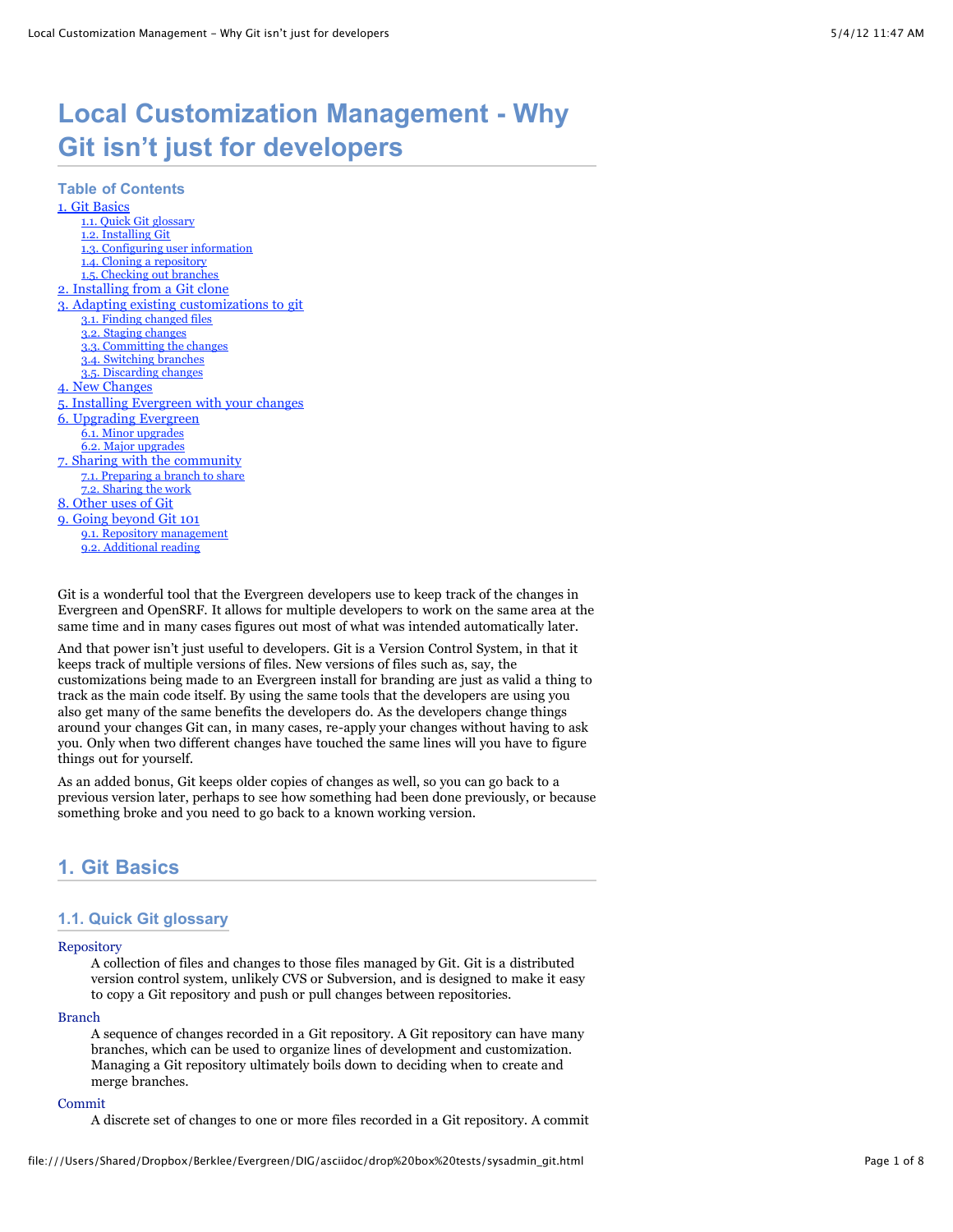also has a description, an author, and date attributes.

#### Patch

A Git commit expressed as a "diff" file.

#### **1.2. Installing Git**

The first task in using Git to install Evergreen and manage customizations is to install Git itself. For this you should rely on your package manager, such as apt or yum, but take note that the package you want is likely named "git-core" instead of just "git".

```
Installing Git examples
```

```
# Debian/Ubuntu
sudo apt-get install git-core
# Fedora/Red Hat
sudo yum install git-core
```
Once installed you should have access to the git command.

#### **1.3. Configuring user information**

Git stores author information with commits, but has horrible default settings. Thus it is highly recommended that you set your name and email address before committing anything with git.

You can set your name and email address for all repositories with two commands.

```
git config --global user.name "Firstname Lastname"
git config --global user.email "your email@youremail.com"
```
This is important because it indicates who made a change when multiple people work on things, and if you wish to share your work later you will want to make sure your name is on it.

### **1.4. Cloning a repository**

Next up is cloning the Evergreen repository. Git provides a clone function for this purpose that copies an entire remote repository to the local machine. While you can clone from any mirror you want, we recommend always cloning from the original (barring local mirrors thereof, of course).

```
# Clone the Evergreen repository
git clone git://git.evergreen-ils.org/Evergreen.git
```
This will create an "Evergreen" folder, in which you will find the "master" branch checked out.

#### **1.5. Checking out branches**

Assuming you are in a git directory (say, the Evergreen folder created by cloning above) you can "check out" new branches. These branches can be "local" or "remote", and you can create local branches from remote ones.

Checking out a local branch is as simple as using the checkout command on the local branch.

```
# Checkout a local branch
git checkout local_branch
```
To check a remote branch out as a local one you need to specify both the local name to use and the remote branch. This is also fairly easy, and only needs to be done once for each local branch you create.

```
# Create a local copy of a remote branch
# Note that this doesn't involve network traffic, and can be done offline
git checkout -b local_name remote_branch
```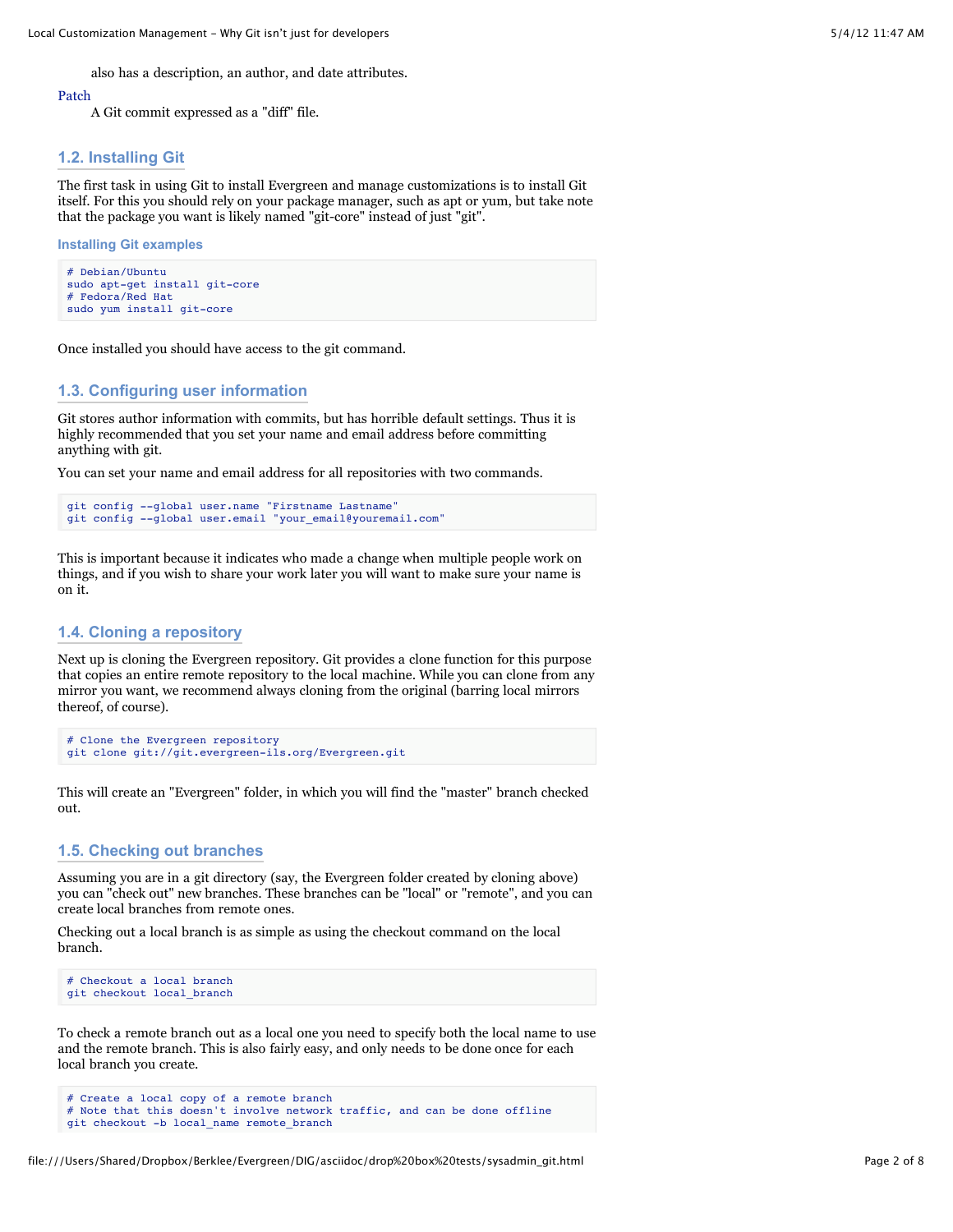

Technically, this runs "git branch" in the background before checking the resulting branch out. For more information see "git checkout - help" and "git branch --help".

Note that remote branches are named based on the remote's name and the branch name. By default the remote created by the clone command is "origin" and thus all remote branches will be named "origin/branchname".

As a shortcut, if you are checking out a remote branch from your origin remote and wish to use the same name you can use the first method of checking out. Thus, to check out the 2.2 working branch you would actually checkout origin/rel\_2\_2.

#### **Example checkouts**

```
# Switch to local branch rel_2_2, or create from origin if non-existent
git checkout rel_2_2
# Create a copy of rel_2_2 named rel_2_2 local
git checkout -b rel_2_2_local origin/rel_2_2
# Switch to a previously created branch named local_customizations
git checkout local_customizations
```
# **2. Installing from a Git clone**

For the most part installing from a Git clone of Evergreen or OpenSRF works the same way as installing from a tarball, just with a couple of extra steps tacked on.

First off you need to install and run the tools that build the configure script, and after running "make install" for the first time you need to install the dojo toolkit.

The best source of instructions for handling this is the README file itself, in the "Developer Instructions" section. By checking there you will be able to keep up with changes in dojo versions as well as additional needed packages.

The other potentially significant issue with installing from Git is translations, in that they are not built in the checked out branch. For a development system or one that only caters to en-US users this may not be a problem, but for everyone else building updated translations is important.

A more complete translation building document can be found at Internationalization [\(I18N\), Localization \(L10N\), and Globalization \(G11N\), but the basics are as follows. N](http://evergreen-ils.org/dokuwiki/doku.php?id=evergreen-admin:customizations:i18n)ote that you would ideally only do this just before installing.

```
# Install the translation build tools with your package manager. This only needs to be done once. On Debian/Ubuntu:
sudo apt-get install translate-toolkit python-dev python-levenshtein python-polib python-setuptools python-simplejson python-lxml
# Change to the build/i18n folder
cd build/i18n
# Build all locales
make install_all_locales
# Or, be picky (also useful when testing specific locales)
make newpot # install_all_locales does this automatically
make LOCALE=fr-CA install
```
Once that is completed the various translation files present in the tarball releases will be generated and ready to go, and should be copied into place as appropriate.

# **3. Adapting existing customizations to git**

Once you can install from git you will want to get your existing customizations into it. If you don't have any yet then welcome to the community!

To start getting your customizations into git you should check out the release tag for the tarball you used. These will generally be in the form of "origin/tags/rel\_?*?*?", for example "origin/tags/rel\_2\_1\_0" for the original 2.1 release. While you can simply use the rel\_?*?*? branch name I recommend using something more distinctive. In fact, for reasons I will go into in a moment, I recommend having multiple branches.

Once you have the branch checked out you can simply copy your edited tarball files over the branch. Git will keep track of which files actually changed and which ended up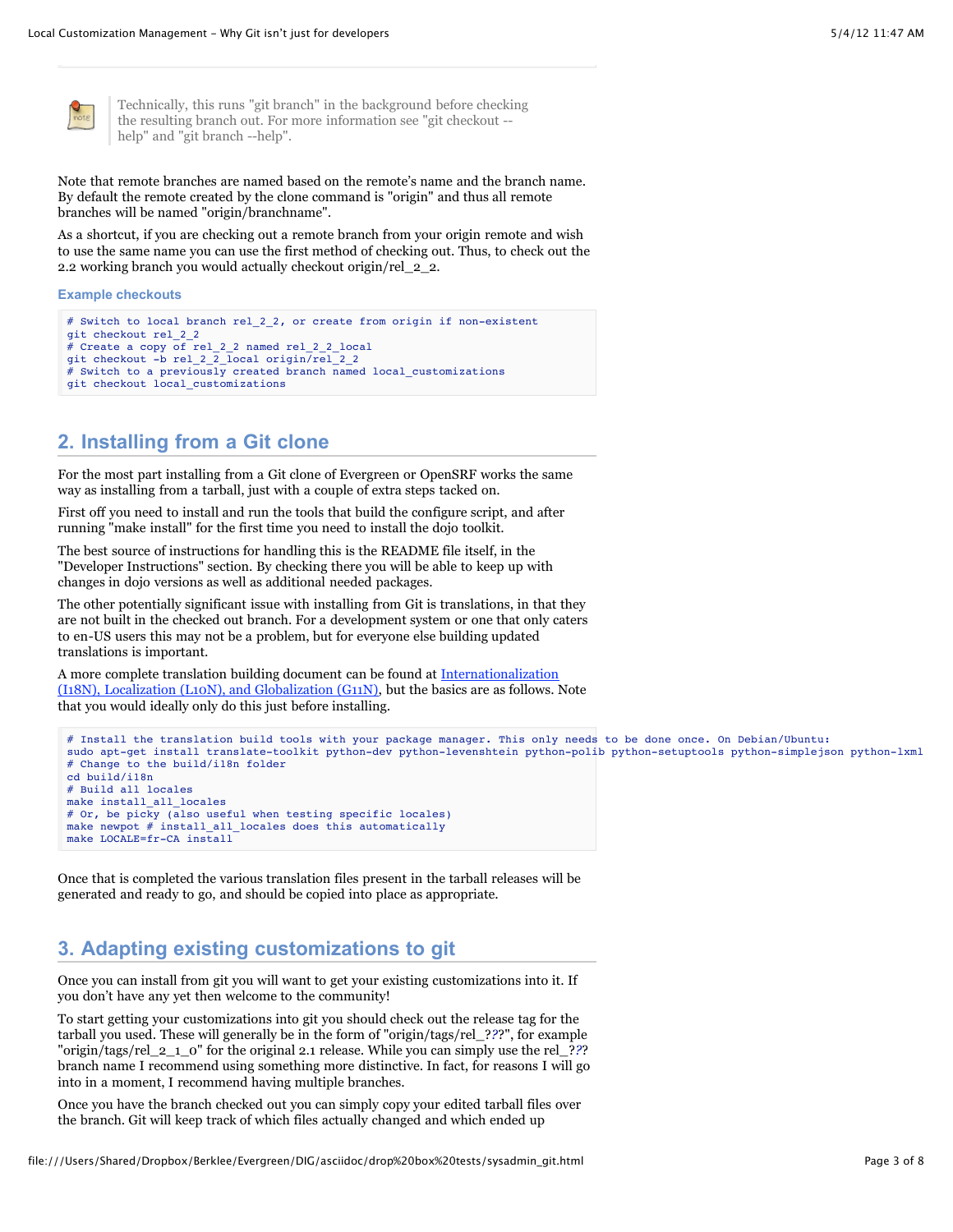identical. At this point you could store all of the resulting changes as one big commit, but that can be an unmaintainable mess. Instead I recommend splitting things up across commits, and even across branches.

Splitting things across well-named commits will make it easier to find changes later when looking to review them, makes those changes easier to remove if desired, and simplifies sharing those changes with the community if desired. In addition, when moving your changes to later versions of Evergreen you will be dealing with smaller chunks in the event something you changed conflicts with a change made in Evergreen.

Splitting commits across branches can keep changes grouped logically and simplifies having multiple people providing customizations down the road. For example, you may want to keep staff client changes separate from OPAC changes. If you have multiple skins for different library OPACs it is probably a good idea to keep them in a single branch each.

Luckily Git provides us with ways to take only certain changes when making commits.

### **3.1. Finding changed files**

The first step in committing your changes is noting what files have been changed. Git provides us with the "git status" command, which shows us all modified files, as well as new files or folders. Modifications can be "staged" to be included in the next commit, or "unstaged" wherein they will not be added to the new commit. New, or "untracked," files and folders can be staged just like modified ones, however, and are treated as if the previous version was an empty file.



The same file can be both "staged" and "unstaged" when some of the changes made to it are being committed and others are not.

### **3.2. Staging changes**

You can see the full set of unstaged changes in a file with the "git diff" command. Without any arguments it will show you all unstaged changes (but not untracked files), with arguments you can limit it to specific files or folders.

If you want all of the changes in a specific file you can add it to the commit with the "git add" command. If you want to be more picky you can use the -p option to trigger interactive selection of changes to stage. This is useful when two somewhat unrelated changes have happened in the same file.

You can add as many changes as you want to a given commit.



If you pass in a directory instead of a filename everything in the directory will be added, or prompted about with -p active.

#### **3.3. Committing the changes**

Once you have staged your changes you need to commit them. This is accomplished with the "git commit" command. By default it will launch an editor to ask for a message, and I recommend ensuring that the message is descriptive of the intent of the change.

For example, if you are changing a color in a CSS file you could simply label the commit as "Change CSS file", but that won't tell you much later. Instead you should go with something more descriptive, taking advantage of the summary and full message. Note that the full message doesn't have to be very long.

| <b>Example commit message</b> |                                                                              |
|-------------------------------|------------------------------------------------------------------------------|
|                               | Change Default Background Color                                              |
|                               | Our logo doesn't work well on a white background, so change to a light grey. |

In the example above the "Change Default Background Color" will show up in summary views of commits and gives a basic idea of what was being changed. The full message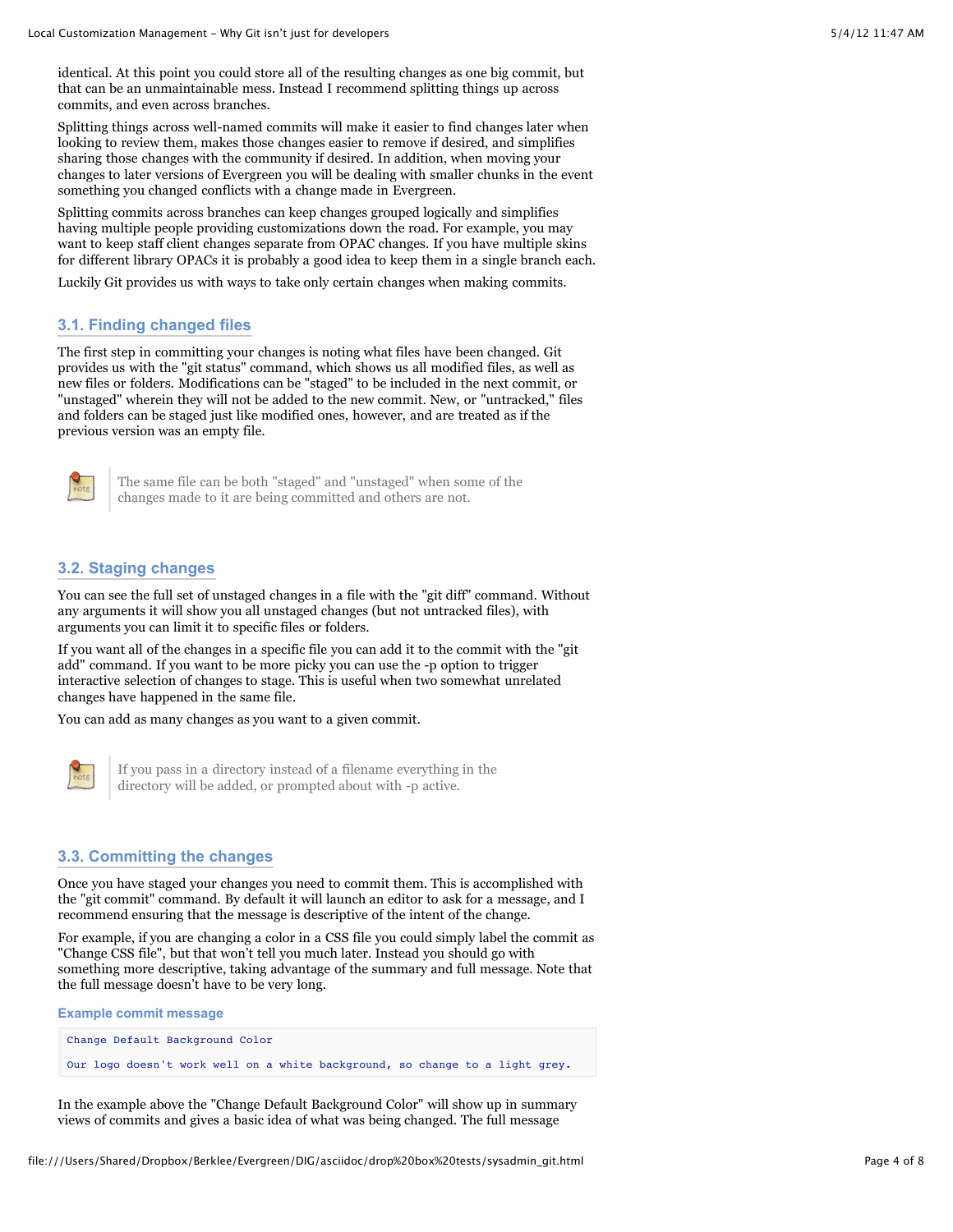explains the reasoning behind the change, letting yourself and others know why the change was made later. Note that if the subject is longer than around 50 characters it may be truncated in some lists.

Oh, and just to be clear, the blank line is important as it splits the subject (the first line) from the rest of the commit message. This is thus a bad idea:

```
Example bad commit message
```
Change Default Background Color Our logo doesn't work well on a white background, so change to a light grey.

You can commit frequently as you stage files or combine larger groups of changes into single commits. A decent goal should be related changes all making it into the same commit, with minimal, if any, unrelated pieces in any given commit.

**Example Stage/Commit Command Set**

```
# Find changed files
git status
# Check changed file
git diff Open-ILS/web/opac/skin/default/css/layout.css
# Stage all changes in that file
git add Open-ILS/web/opac/skin/default/css/layout.css
# Check second changed file
git diff Open-ILS/web/opac/skin/default/xml/footer.xml
# Only stage some changes
git add -p Open-ILS/web/opac/skin/default/xml/footer.xml
# Commit the staged changes
git commit
```
#### **3.4. Switching branches**

Once you have collected all of the commits for a given broad topic, say OPAC customization, you may wish to switch branches to split off changes to other parts of the system. The most reliable way to accomplish this is to stash your current changes, checkout the new branch, and then pop the changes off of the stash.

**Changing branches for storing additional changes**

```
# Stash the existing changes
git stash
# Checkout the new branch
git checkout -b staff_client_changes origin/tags/rel_2_1_0
# Pop the changes off of the stash
git stash pop
```
Once you have done this you can return to staging and committing changes.

#### **3.5. Discarding changes**

In the event there are changes you no longer want, or are unrelated to your own work, you can discard them with the "git checkout" command, limited to a specific file. Just like the add command you can use -p to interactively choose changes to discard.





If you pass in a directory all changed files within it will have the changes within them discarded, or prompted about if you have -p active.

# **4. New Changes**

Future changes you wish to make can be built on existing branches or in new ones. Simply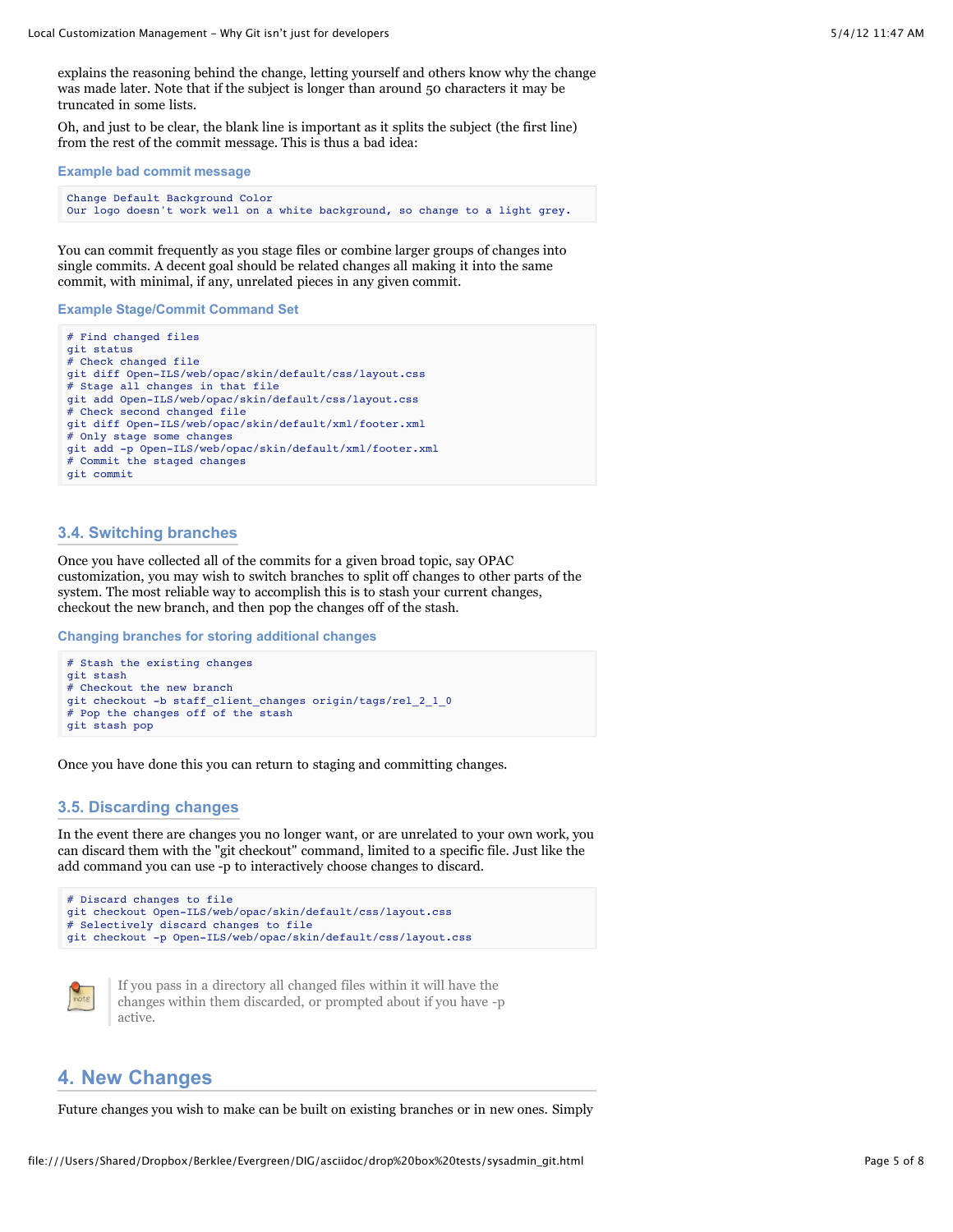edit files as desired, stage the changes, and commit them.

# **5. Installing Evergreen with your changes**

Once you have your changes in place you will want to install them. For this purpose I recommend making an "install branch" that you have merged your changes into. This branch will consolidate your various change branches into a single complete whole from which you can perform your install.

Once you have created your branch you will want to merge each customization branch into place. This is accomplished with the "git merge" command. It merges whatever branch(es) you specify into the current one.

```
# Merge Client Customizations
git merge client_customizations
# And OPAC Customizations
git merge opac_customizations
# And two library skins at the same time
git merge library1_skin library2_skin
```
# **6. Upgrading Evergreen**

The real power in keeping your changes in git is being able to easily upgrade to later releases of Evergreen. Whether you are upgrading to the next security release or to another major version you can use git to get you there.

Either way, the first thing you want to do is update your copy of the server's repository. This can be done with the fetch command.

```
# The --all parameter says to update all remotes.
# You can specify just one instead of --all if you want.
git fetch --all
```
### **6.1. Minor upgrades**

When staying in the same major version you can use the "rebase" feature of git to re-apply your changes to the later code.

Unfortunately, moving from one tagged release to another means we will need to use an interactive rebase, so that we can remove the version numbering commit.

```
# Interactive Rebase
git rebase -i origin/tags/rel_2_1_1
```
One of the commits, hopefully the first one, will say something about version numbers, perhaps stating "Bumping version numbers" or similar. You will want to delete that line, then save and close the editor.

With any luck things will go smoothly and you will have had to do nothing special. If things don't go smoothly then git will stop where things have gone wrong so that you can fix them. At that point you would treat things like any other changes you have made, but resolving the conflicts between two sets of changes to the same areas. Also, instead of "git commit" you will want to use "git rebase --continue".

Once you have rebased all of your customization branches you can proceed to making your install branch and installing Evergreen.

Another tactic is to instead rebase your changes onto the in progress branch releases are built off of, say origin/rel\_2\_1. In that case you can usually merge without concern across updates until something conflicts or you want to be looking at more up to date code. Only then would you go back and rebase the branch again.

### **6.2. Major upgrades**

Major upgrades are a different matter. In this case you should build a new branch for each customization branch you have, say with the new version added to the end.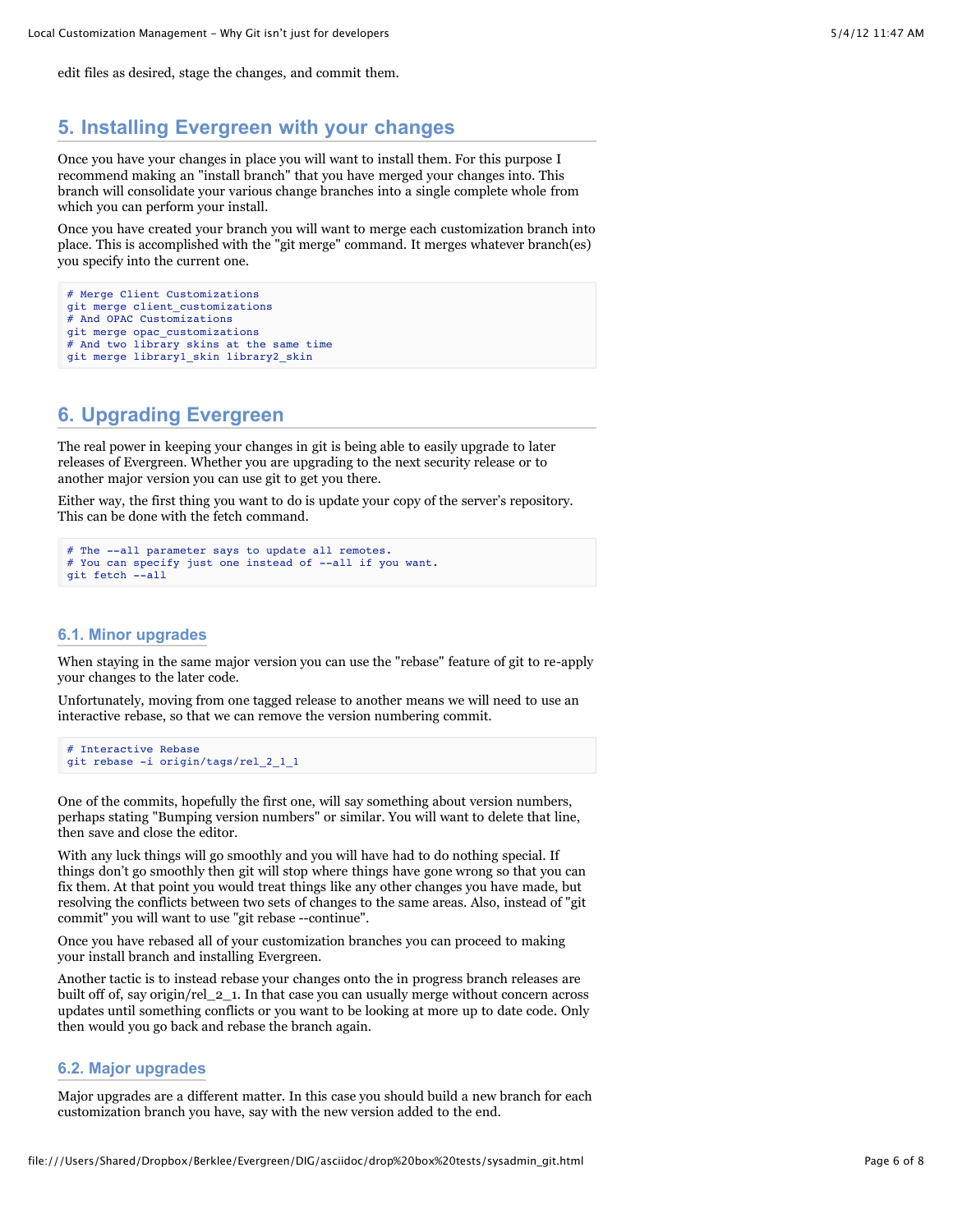Once you have your new branch you will want to cherry-pick each commit from the old one onto the new one. To do that you will need the commit hashes for the commits you care about, and for that you can use git log.

```
# Show commits on a branch, summaries and hashes only
git log --pretty=oneline client_customizations
```
Once you have your list of commits you want to apply them from oldest to newest with git cherry-pick. If there are conflicts you would resolve them just as with a rebase, but in this case you return to using "git commit" when you are done staging the resolved conflicts.

```
# Cherry-pick - You can use a small piece of the front of the hash, or the entire thing
# And no, neither of these are likely hashes
git cherry-pick ffffffff
git cherry-pick eeeeeeeeeeeeeeeeeeeeeeeeeeeeeeeeeeeeeeee
# In the event of a failure, go and correct things. Then commit it:
git commit
```


A rebase is basically a more automated version of the cherry-pick steps just described.

Once you have your new branches you can then build a new install branch based on the new version.

# **7. Sharing with the community**

Sometimes you have fixed a bug or built a new feature that you then want to share with the community. If you have been creating decent commit messages and keeping your changes split up fairly well then there are really only two more things to take into account when it comes to preparing your work, and then you have to actually share it.

#### **7.1. Preparing a branch to share**

The first is that you will need to sign-off on your changes, to indicate that you are permitted to submit the patch and is treated as signing the Developers Certificate of Origin (DCO).

The second is that you will want to split off your relevant commits into a branch of their own, so that only the changes you want to submit are in the branch.

Luckily, the process of building the branch provides us with a wonderful opportunity to apply the sign-off. As you cherry-pick the relevant commits into place on the new branch you can add the -s parameter to sign-off on the them automatically.

```
# Cherry-pick with sign-off
git cherry-pick -s ffffffff
git cherry-pick -s eeeeeeeeeeeeeeeeeeeeeeeeeeeeeeeeeeeeeeee
```
In the event that you need to update the commit message on one of the commits, to add more detail or correct typos or such, you can also amend the commit afterwards to edit the commit message.

```
# Amend the commit, either to add more changes or to tweak the commit message
# To add more changes, stage them just like you would for a normal commit
git commit --amend
```
### **7.2. Sharing the work**

Once you have your branch you still need to make it visible to the world. I highly recommend reading the [Git](http://evergreen-ils.org/dokuwiki/doku.php?id=dev:git) page on the dokuwiki, specifically the "Getting commit access to working repositories" and "Quick start for Evergreen contributors" sections. In general, however, your goal is basically: